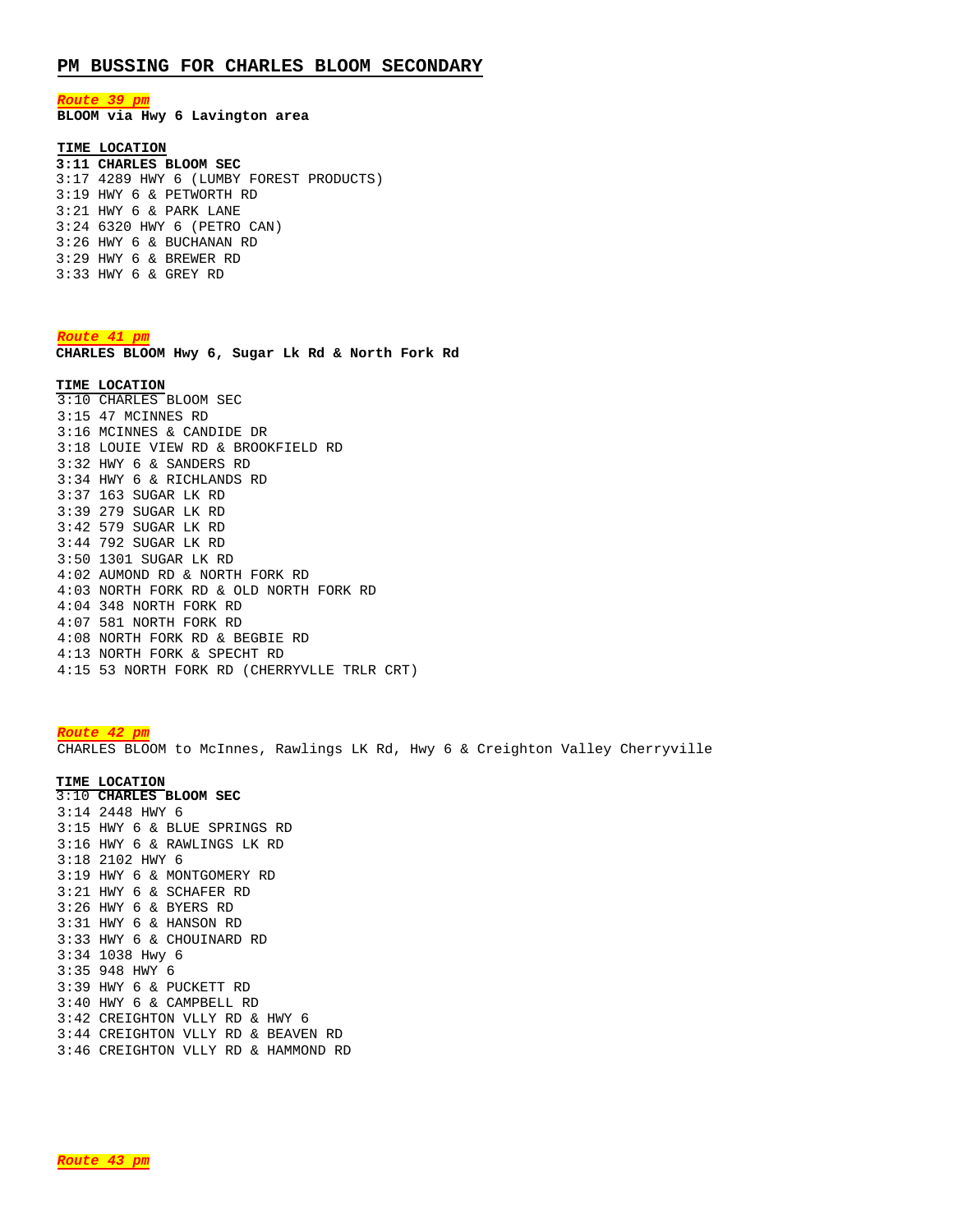#### **CHARLES BLOOM to Whitevale area & Lavington area**

**TIME LOCATION 3:10 CHARLES BLOOM SEC** 3:14 WHITEVALE RD & BLOOM RD 3:15 245 WHITEVALE RD 3:16 311 WHITEVALE RD 3:18 423 WHITEVALE RD (OLD ELEM ENTRANCE) 3:19 WHITEVALE RD & FRANKLYN RD 3:21 WHITEVALE RD & HORNER RD 3:21 WHITEVALE RD & PEMBERTON RD 3:22 WHITEVALE RD & DURE MEADOW RD 3:25 WHITEVALE RD & HEADGATES RD 3:28 WHITEVALE RD & BLUENOSE RD 3:30 LEARMOUTH RD & ROCHDELLE RD 3:32 LEARMOUTH RD & PARK LANE 3:33 PARK LANE & PETWORTH RD

### *Route 45 pm*

**CHARLES BLOOM to Lower Mabel Lk Rd and Trinity Vlly Rd**

## **TIME LOCATION 3:08 C BLOOM SEC**

3:16 256 MABEL LK RD - JW HALL (sec only) 3:17 MABEL LK RD & HURT RD 3:19 446 MABEL LK RD (TRINITY VALLEY TRLR CRT)(sec only) 3:20 TRNITY VLLY RD & MABEL LK RD 3:24 221 TRINITY VLLY RD (LANDFILL ENTRNANCE) 3:27 413 TRINITY VLLY RD 3:33 942 TRINITY VLLY RD 3:35 1091 TRINITY VLLY RD 3:36 TRINITY VLLY RD & MCQUINNA RD (16 KM) 3:38 1369 TRINITY VLLY RD 3:41 TRINITY VLLY RD & BOBBIE BURNS RD 3:41 2310 TRINITY VLLY RD

*Route 46 pm* **CHARLES BLOOM to Upper Mable Lk Rd**

## **TIME LOCATION**

**3:10 CHARLES BLOOM SEC** 3:18 578 MABEL LAKE RD 3:20 653 MABEL LAKE RD (by ALBERS RD) 3:25 1008 MABEL LAKE RD 3:26 MABEL LAKE RD & RAWLINGS LAKE RD 3:30 MABEL LAKE RD & RIGGINS RD 3:32 1444 MABEL LAKE RD 3:38 1515 MABEL LAKE RD 3:39 MABEL LAKE RD & SHUSWAP RIVER RD 3:45 1763 MABEL LAKE RD 3:46 1938 MABEL LAKE RD 3:47 2301 MABEL LAKE RD 3:48 MABEL LAKE RD & SIGALET RD 3:50 MABEL LAKE RD & SQUAW VALLEY RD 3:53 MABEL LAKE RD & LAWRENCE RD